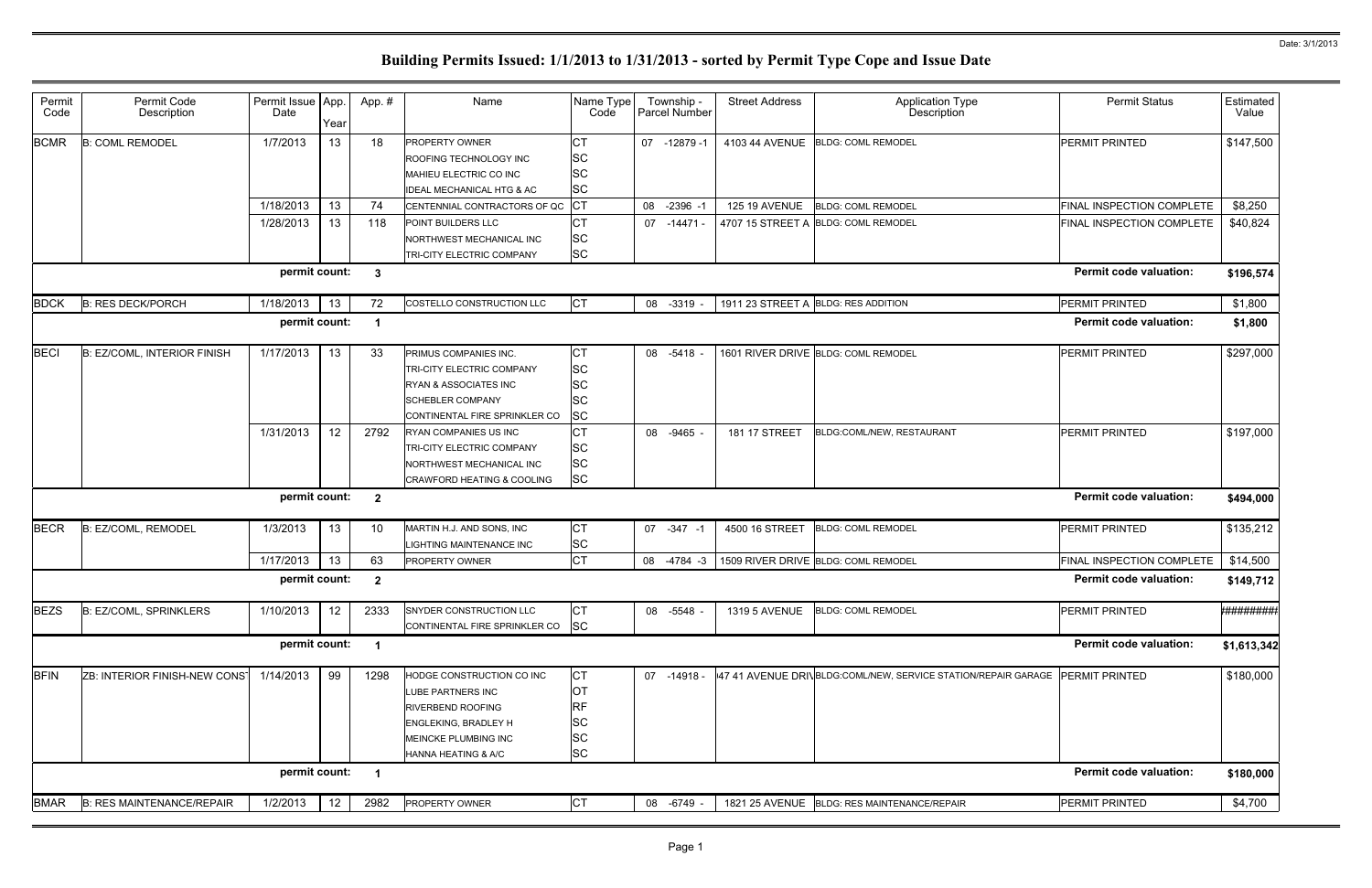| Permit<br>Code | Permit Code<br>Description        | Permit Issue App.<br>Date | Year | App.#                   | Name                                                    | Name Type<br>Code | Township -<br><b>Parcel Number</b> | <b>Street Address</b>              | <b>Application Type</b><br>Description        | <b>Permit Status</b>          | Estimated<br>Value |
|----------------|-----------------------------------|---------------------------|------|-------------------------|---------------------------------------------------------|-------------------|------------------------------------|------------------------------------|-----------------------------------------------|-------------------------------|--------------------|
| <b>BMAR</b>    | <b>B: RES MAINTENANCE/REPAIR</b>  | 1/8/2013                  | 13   | 23                      | C & C IMPROVEMENTS                                      | CТ                | 08 -6733                           |                                    | 1805 24 AVENUE   BLDG: RES MAINTENANCE/REPAIR | PERMIT PRINTED                | \$20,000           |
|                |                                   | 1/17/2013                 | 13   | 64                      | MIDWEST RECONSTRUCTION CO                               | <b>CT</b>         | 07 -10818                          | 4620 47 STREET                     | <b>BLDG: RES MAINTENANCE/REPAIR</b>           | FINAL INSPECTION COMPLETE     | \$4,080            |
|                |                                   | 1/17/2013                 | 13   | 62                      | SUMMY CONTRACTING CORP, JW                              |                   | 08 -4193                           |                                    | 2325 19 AVENUE BLDG: RES MAINTENANCE/REPAIR   | <b>PERMIT PRINTED</b>         | \$7,625            |
|                |                                   |                           |      |                         | HAYS ELECTRICAL, HTG & COOLING                          | <b>SC</b>         |                                    |                                    |                                               |                               |                    |
|                |                                   |                           |      |                         | <b>MIKE'S PLUMBING</b>                                  | <b>SC</b>         |                                    |                                    |                                               |                               |                    |
|                |                                   | 1/23/2013                 | 13   | 95                      | QC GENERAL, INC                                         |                   | 07 -6829                           |                                    | 09 31 AVENUE COU BLDG: RES MAINTENANCE/REPAIR | <b>PERMIT PRINTED</b>         | \$2,900            |
|                |                                   | 1/29/2013                 | 13   | 126                     | MIDWEST RECONSTRUCTION CO                               | <b>CT</b>         | 07 -2323                           |                                    | 2906 24 AVENUE A BLDG: RES MAINTENANCE/REPAIR | <b>PERMIT PRINTED</b>         | \$12,734           |
|                |                                   | permit count:             |      | - 6                     |                                                         |                   |                                    |                                    |                                               | <b>Permit code valuation:</b> | \$52,039           |
| <b>BRML</b>    | <b>B: RES REMODEL</b>             | 1/7/2013                  | 13   | 19                      | <b>PRECISION CARPENTRY</b>                              | СT                | 07 -8213                           | 5322 28 AVENUE                     | <b>BLDG: RES REMODEL</b>                      | PERMIT PRINTED                | \$14,000           |
|                |                                   | 1/16/2013                 | 13   | 52                      | <b>BLACKHAWK BUILDERS</b>                               |                   | 08 -8956                           | 2326 3 STREET                      | <b>BLDG: RES REMODEL</b>                      | <b>PERMIT PRINTED</b>         | \$18,000           |
|                |                                   |                           |      |                         | BLONDELL PLUMBING SERVICE INC                           | <b>ISC</b>        |                                    |                                    |                                               |                               |                    |
|                |                                   | 1/17/2013                 | 13   | 70                      | <b>ASPEN HOMES INC</b>                                  |                   | 07 -11888                          | 47 52 STREET COUIBLDG: RES REMODEL |                                               | <b>PERMIT PRINTED</b>         | \$16,341           |
|                |                                   |                           |      |                         | PETERSEN PLUMBING & HEATING CO SC                       |                   |                                    |                                    |                                               |                               |                    |
|                |                                   | permit count:             |      | $\overline{\mathbf{3}}$ |                                                         |                   |                                    |                                    |                                               | <b>Permit code valuation:</b> | \$48,341           |
| <b>BRRF</b>    | <b>B: RES ROOFING</b>             | 1/8/2013                  | 13   | 30                      | FANTH-CURRY HOME IMPRV CO                               | <b>CT</b>         | 07 -2356                           | 2427 31 STREET                     | <b>BLDG: RES MAINTENANCE/REPAIR</b>           | <b>PERMIT PRINTED</b>         | \$3,459            |
|                |                                   | 1/9/2013                  | 13   | 35                      | <b>VERN'S HOME IMPROVEMENT</b>                          | <b>CT</b>         | 07 -9007                           | 3706 19 AVENUE                     | <b>BLDG: RES MAINTENANCE/REPAIR</b>           | PERMIT PRINTED                | \$6,400            |
|                |                                   | 1/28/2013                 | 13   | 116                     | HANELL COMPANY, DANIEL L                                | <b>CT</b>         | 07 -6275                           | 2410 47 STREET                     | <b>BLDG: RES MAINTENANCE/REPAIR</b>           | PERMIT PRINTED                | \$2,240            |
|                |                                   | 1/28/2013                 | 13   | 115                     | <b>FITZPATRICK'S HOME REMODELING</b>                    |                   | 07 -6541                           | 1203 39 STREET                     | <b>BLDG: RES MAINTENANCE/REPAIR</b>           | <b>PERMIT PRINTED</b>         | \$1,480            |
|                |                                   | 1/28/2013                 | 13   | 114                     | <b>KIPPER'S CARPENTRY</b>                               | <b>CT</b>         | 08 -1326                           | <b>2218 11 AVENUE</b>              | <b>BLDG: RES MAINTENANCE/REPAIR</b>           | PERMIT PRINTED                | \$5,100            |
|                |                                   | 1/31/2013                 | 13   | 133                     | <b>LOMMELL MICHAEL</b>                                  | <b>CT</b>         | -875 -1<br>07                      | 2730 43 STREET                     | <b>BLDG: RES MAINTENANCE/REPAIR</b>           | PERMIT PRINTED                | \$3,100            |
|                |                                   | permit count:             |      | - 6                     |                                                         |                   |                                    |                                    |                                               | <b>Permit code valuation:</b> | \$21,779           |
| <b>BRSD</b>    | <b>B: RES SIDING</b>              | 1/2/2013                  | 12   | 2983                    | SUBURBAN CONSTRUCTION INC                               | <b>CT</b>         | 07 -12228                          |                                    | 06 56 STREET COUIBLDG: RES MAINTENANCE/REPAIR | <b>PERMIT PRINTED</b>         | \$10,000           |
|                |                                   | 1/2/2013                  | 13   |                         | ECO SHIELD ROOFING INC.                                 | <b>CT</b>         | 08 -5874                           | 424 9 STREET                       | <b>BLDG: RES MAINTENANCE/REPAIR</b>           | <b>PERMIT PRINTED</b>         | \$10,000           |
|                |                                   | 1/2/2013                  | 12   | 2982                    | PROPERTY OWNER                                          | <b>CT</b>         | 08 -6749                           |                                    | 1821 25 AVENUE   BLDG: RES MAINTENANCE/REPAIR | PERMIT PRINTED                | \$4,700            |
|                |                                   |                           |      |                         | 1/28/2013   13   119   BEST IMPROVEMENT COMPANY, INC CT |                   | $08 - 7377 -$                      |                                    | 2309 6 STREET  BLDG: RES MAINTENANCE/REPAIR   | PERMIT PRINTED                | \$2,770            |
|                |                                   | permit count: 4           |      |                         |                                                         |                   |                                    |                                    |                                               | <b>Permit code valuation:</b> | \$27,470           |
| <b>BSMT</b>    | <b>B: RES BASEMENT WATERPROOF</b> | 1/29/2013                 | 13   | 126                     | MIDWEST RECONSTRUCTION CO                               | <b>CT</b>         | 07 -2323 -                         |                                    | 2906 24 AVENUE A BLDG: RES MAINTENANCE/REPAIR | PERMIT PRINTED                | \$12,734           |
|                |                                   | permit count:             |      | $\blacksquare$          |                                                         |                   |                                    |                                    |                                               | <b>Permit code valuation:</b> | \$12,734           |
| <b>EC</b>      | E: COML ELECTRICAL                | 1/3/2013                  | 13   | -11                     | TRI-CITY ELECTRIC COMPANY                               | IСТ               | 08 -4723                           | 3635 4 AVENUE ELEC: REWIRE         |                                               | PERMIT PRINTED                | \$0                |
|                |                                   | 1/7/2013                  | 13   | 21                      | ART-O-LITE ELECTRIC CO                                  | СT                | 08 -5522                           | <b>1405 5 AVENUE</b>               | <b>ELEC: REPAIR</b>                           | <b>PERMIT PRINTED</b>         | \$0                |
|                |                                   | 1/22/2013                 | 13   | 81                      | ULTIMATE ELECTRIC UNLIMITED                             | СT                | 08 -5638                           | 1413 16 AVENUE ELEC: SERVICE       |                                               | PERMIT PRINTED                | \$0                |
|                |                                   | 1/24/2013                 | 13   | 102                     | TRI-CITY ELECTRIC COMPANY                               | СT                | 07 -12586                          |                                    | 00 28 AVENUE DRIVELEC: COMMERCIAL, NEW        | <b>PERMIT PRINTED</b>         | \$0                |
|                |                                   | 1/29/2013                 | 13   | 120                     | ART-O-LITE ELECTRIC CO                                  | <b>CT</b>         | 08 -7729                           | 2601 5 AVENUE ELEC: REMODEL        |                                               | PERMIT PRINTED                | \$0                |
|                |                                   | permit count:             |      | - 5                     |                                                         |                   |                                    |                                    |                                               | <b>Permit code valuation:</b> | \$0                |
| <b>ER</b>      | <b>E: RES ELECTRICAL</b>          | 1/7/2013                  | 13   | 20                      | H A ELECTRIC COMPANY                                    | IСТ               | 08 -7672 -                         | 735 22 STREET A ELEC: REMODEL      |                                               | PERMIT PRINTED                | \$0                |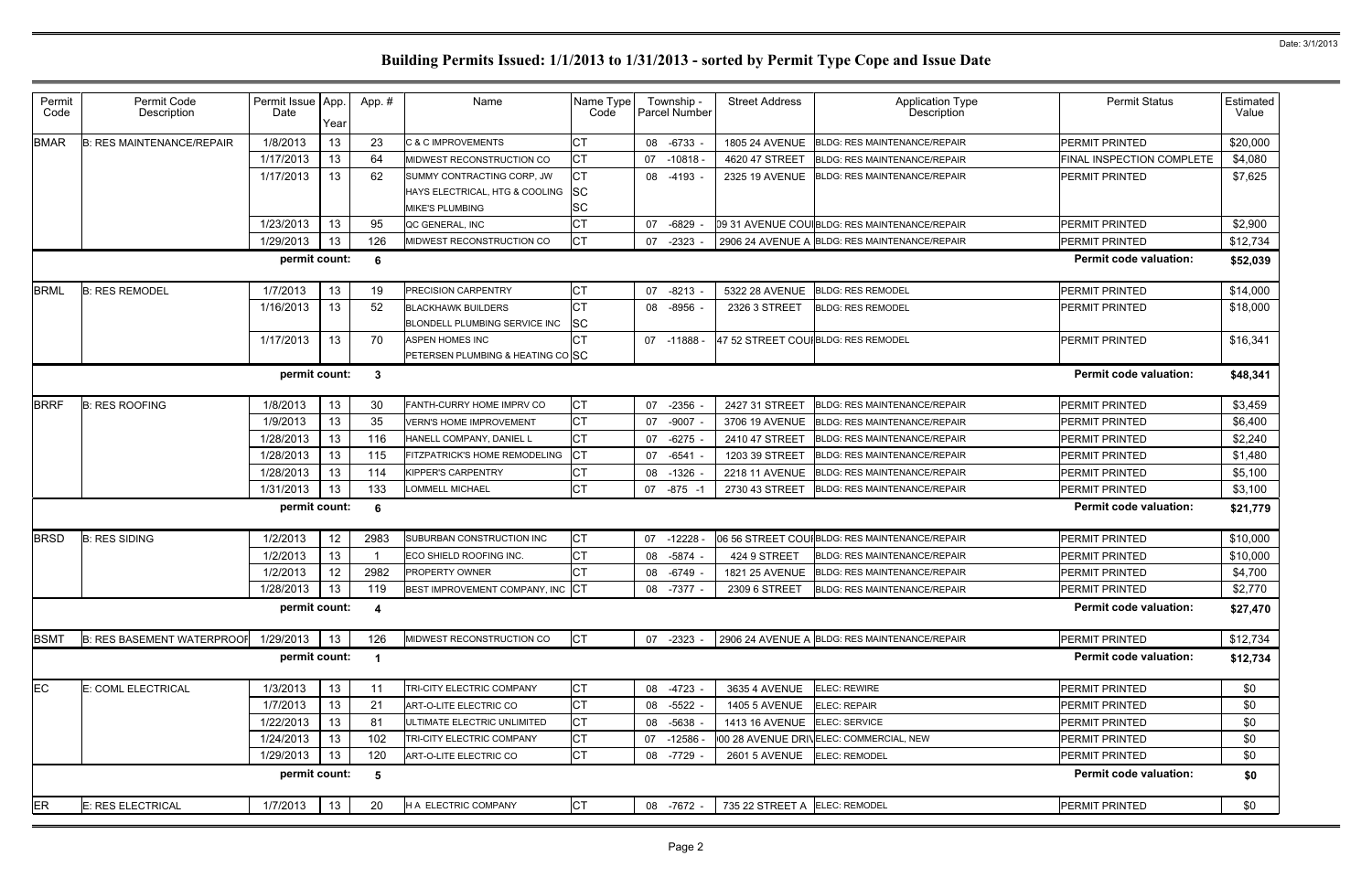| ER<br>32<br>13<br>E: RES ELECTRICAL<br>1/8/2013<br>СT<br>ROBERT'S ELECTRIC SERVICE<br>07 -8213<br>5322 28 AVENUE<br><b>ELEC: REMODEL</b><br>13<br>1/11/2013<br>42<br><b>CT</b><br>3410 60 STREET<br>GILLESPIE AND POWERS INC<br>07 -11459<br><b>ELEC: REPAIR</b><br>13<br>1/14/2013<br>48<br>СT<br>08 -7895<br>2017 15 STREET A ELEC: REWIRE<br>AMERICAN ELECTRIC INC<br>1/15/2013<br>13<br>49<br><b>QUINN ELECTRIC</b><br>07 -11888<br>47 52 STREET COUIELEC: REMODEL<br>1/15/2013<br>13<br>50<br>& L ELECTRIC INC<br>07 -7653<br>2512 23 AVENUE<br>ELEC: SERVICE<br>13<br>1/16/2013<br><b>CT</b><br>51<br><b>ROCK RIVER ELECTRIC, INC</b><br>ELEC: SERVICE<br>07 -1139<br>2727 15 AVENUE<br>13<br>58<br>1/16/2013<br><b>ICT</b><br>ACCURATE ELCT INSTALLATION LLC<br>08 -477 -3<br>4708 8 AVENUE<br><b>ELEC: REMODEL</b><br>13<br>1/22/2013<br>СT<br>80<br>ULTIMATE ELECTRIC UNLIMITED<br>08 -1006<br>415 7 STREET<br><b>ELEC: SERVICE</b><br>13<br>СT<br>1/22/2013<br>62<br>SUMMY CONTRACTING CORP, JW<br><b>BLDG: RES MAINTENANCE/REPAIR</b><br>08 -4193<br><b>2325 19 AVENUE</b><br><b>SC</b><br>HAYS ELECTRICAL, HTG & COOLING<br><b>SC</b><br><b>MIKE'S PLUMBING</b><br>13<br>1/24/2013<br>99<br>TRI-CITY ELECTRIC COMPANY<br>ELEC: SERVICE<br>08 -1500<br>1001 27 STREET<br><b>CT</b><br>13<br>1/24/2013<br>101<br>MAHIEU ELECTRIC CO INC<br>08 -3451 -5<br>3221 9 STREET<br><b>ELEC: REPAIR</b><br><b>ICT</b><br>13<br>1/29/2013<br>124<br>MAHIEU ELECTRIC CO INC<br>08 -8956<br>2326 3 STREET<br><b>ELEC: REMODEL</b><br>permit count:<br>13<br>1/14/2013<br>13<br>ERM <sub>6</sub><br>E: RES ELCT MTR RECNCT (6 MO)<br>47<br><b>&amp; L ELECTRIC INC</b><br>-4698<br>2611 13 AVENUE<br>ELCT: ELCT MTR RECONNCT AFTER 6 MONTHS<br>08<br>13<br>123<br>1/29/2013<br>HOMETOWN PLUMBING & HEATING COCT<br>$-12162$<br>ELCT: ELCT MTR RECONNCT AFTER 6 MONTHS<br>07<br>3519 39 STREET<br>1/29/2013<br>13<br>122<br>HOMETOWN PLUMBING & HEATING COCT<br>$-2548$<br>08<br>1933 12 STREET<br>ELCT: ELCT MTR RECONNCT AFTER 6 MONTHS<br>1/29/2013<br>13<br>121<br>HOMETOWN PLUMBING & HEATING COCT<br>08 -8045<br>1404 11 STREET A ELCT: ELCT MTR RECONNCT AFTER 6 MONTHS<br>permit count:<br>-4<br>13<br><b>EZC</b><br>1/7/2013<br>22<br><b>CT</b><br>E: EZ/COML, ELECTRICAL<br>1509 RIVER DRIVE ELEC: REMODEL<br>MILLER ELECTRIC CO INC<br>08 -4784 -3<br>13<br>1/16/2013<br>53<br>08 -5822 -1<br><b>1102 4 AVENUE</b><br>TRI-CITY ELECTRIC COMPANY<br><b>ELEC: REMODEL</b><br>13<br>1/21/2013<br>78<br>$-362 -2$<br>2800 48 AVENUE<br><b>KARSTENSEN ELECTRICAL</b><br>07<br>ELEC: SERVICE<br>13<br>100<br>1/24/2013<br>СT<br>-5446<br>1506 RIVER DRIVE ELEC: SERVICE<br>TRI-CITY ELECTRIC COMPANY<br>08<br>1/25/2013<br>13<br>33<br>08 -5418<br>1601 RIVER DRIVE BLDG: COML REMODEL<br>PRIMUS COMPANIES INC.<br><b>SC</b><br>TRI-CITY ELECTRIC COMPANY<br><b>SC</b><br><b>RYAN &amp; ASSOCIATES INC</b> | PERMIT PRINTED<br>PERMIT PRINTED<br>PERMIT PRINTED<br>PERMIT PRINTED<br>PERMIT PRINTED<br>FINAL INSPECTION COMPLETE<br>FINAL INSPECTION COMPLETE<br>PERMIT PRINTED<br>PERMIT PRINTED<br>PERMIT PRINTED<br>FINAL INSPECTION COMPLETE<br>PERMIT PRINTED<br><b>Permit code valuation:</b><br>PERMIT PRINTED<br>PERMIT PRINTED<br>PERMIT PRINTED<br>PERMIT PRINTED | \$0<br>\$0<br>\$0<br>\$0<br>\$0<br>\$0<br>\$0<br>\$0<br>\$7,625<br>\$0<br>\$0<br>\$0<br>\$7,625<br>\$0<br>\$0<br>\$0<br>\$0 |
|-------------------------------------------------------------------------------------------------------------------------------------------------------------------------------------------------------------------------------------------------------------------------------------------------------------------------------------------------------------------------------------------------------------------------------------------------------------------------------------------------------------------------------------------------------------------------------------------------------------------------------------------------------------------------------------------------------------------------------------------------------------------------------------------------------------------------------------------------------------------------------------------------------------------------------------------------------------------------------------------------------------------------------------------------------------------------------------------------------------------------------------------------------------------------------------------------------------------------------------------------------------------------------------------------------------------------------------------------------------------------------------------------------------------------------------------------------------------------------------------------------------------------------------------------------------------------------------------------------------------------------------------------------------------------------------------------------------------------------------------------------------------------------------------------------------------------------------------------------------------------------------------------------------------------------------------------------------------------------------------------------------------------------------------------------------------------------------------------------------------------------------------------------------------------------------------------------------------------------------------------------------------------------------------------------------------------------------------------------------------------------------------------------------------------------------------------------------------------------------------------------------------------------------------------------------------------------------------------------------------------------------------------------------------------------------------------------------------------------------------------------------------------------------------------------------------------------------------------------------------------------------------------------------|----------------------------------------------------------------------------------------------------------------------------------------------------------------------------------------------------------------------------------------------------------------------------------------------------------------------------------------------------------------|-----------------------------------------------------------------------------------------------------------------------------|
|                                                                                                                                                                                                                                                                                                                                                                                                                                                                                                                                                                                                                                                                                                                                                                                                                                                                                                                                                                                                                                                                                                                                                                                                                                                                                                                                                                                                                                                                                                                                                                                                                                                                                                                                                                                                                                                                                                                                                                                                                                                                                                                                                                                                                                                                                                                                                                                                                                                                                                                                                                                                                                                                                                                                                                                                                                                                                                             |                                                                                                                                                                                                                                                                                                                                                                |                                                                                                                             |
|                                                                                                                                                                                                                                                                                                                                                                                                                                                                                                                                                                                                                                                                                                                                                                                                                                                                                                                                                                                                                                                                                                                                                                                                                                                                                                                                                                                                                                                                                                                                                                                                                                                                                                                                                                                                                                                                                                                                                                                                                                                                                                                                                                                                                                                                                                                                                                                                                                                                                                                                                                                                                                                                                                                                                                                                                                                                                                             |                                                                                                                                                                                                                                                                                                                                                                |                                                                                                                             |
|                                                                                                                                                                                                                                                                                                                                                                                                                                                                                                                                                                                                                                                                                                                                                                                                                                                                                                                                                                                                                                                                                                                                                                                                                                                                                                                                                                                                                                                                                                                                                                                                                                                                                                                                                                                                                                                                                                                                                                                                                                                                                                                                                                                                                                                                                                                                                                                                                                                                                                                                                                                                                                                                                                                                                                                                                                                                                                             |                                                                                                                                                                                                                                                                                                                                                                |                                                                                                                             |
|                                                                                                                                                                                                                                                                                                                                                                                                                                                                                                                                                                                                                                                                                                                                                                                                                                                                                                                                                                                                                                                                                                                                                                                                                                                                                                                                                                                                                                                                                                                                                                                                                                                                                                                                                                                                                                                                                                                                                                                                                                                                                                                                                                                                                                                                                                                                                                                                                                                                                                                                                                                                                                                                                                                                                                                                                                                                                                             |                                                                                                                                                                                                                                                                                                                                                                |                                                                                                                             |
|                                                                                                                                                                                                                                                                                                                                                                                                                                                                                                                                                                                                                                                                                                                                                                                                                                                                                                                                                                                                                                                                                                                                                                                                                                                                                                                                                                                                                                                                                                                                                                                                                                                                                                                                                                                                                                                                                                                                                                                                                                                                                                                                                                                                                                                                                                                                                                                                                                                                                                                                                                                                                                                                                                                                                                                                                                                                                                             |                                                                                                                                                                                                                                                                                                                                                                |                                                                                                                             |
|                                                                                                                                                                                                                                                                                                                                                                                                                                                                                                                                                                                                                                                                                                                                                                                                                                                                                                                                                                                                                                                                                                                                                                                                                                                                                                                                                                                                                                                                                                                                                                                                                                                                                                                                                                                                                                                                                                                                                                                                                                                                                                                                                                                                                                                                                                                                                                                                                                                                                                                                                                                                                                                                                                                                                                                                                                                                                                             |                                                                                                                                                                                                                                                                                                                                                                |                                                                                                                             |
|                                                                                                                                                                                                                                                                                                                                                                                                                                                                                                                                                                                                                                                                                                                                                                                                                                                                                                                                                                                                                                                                                                                                                                                                                                                                                                                                                                                                                                                                                                                                                                                                                                                                                                                                                                                                                                                                                                                                                                                                                                                                                                                                                                                                                                                                                                                                                                                                                                                                                                                                                                                                                                                                                                                                                                                                                                                                                                             |                                                                                                                                                                                                                                                                                                                                                                |                                                                                                                             |
|                                                                                                                                                                                                                                                                                                                                                                                                                                                                                                                                                                                                                                                                                                                                                                                                                                                                                                                                                                                                                                                                                                                                                                                                                                                                                                                                                                                                                                                                                                                                                                                                                                                                                                                                                                                                                                                                                                                                                                                                                                                                                                                                                                                                                                                                                                                                                                                                                                                                                                                                                                                                                                                                                                                                                                                                                                                                                                             |                                                                                                                                                                                                                                                                                                                                                                |                                                                                                                             |
|                                                                                                                                                                                                                                                                                                                                                                                                                                                                                                                                                                                                                                                                                                                                                                                                                                                                                                                                                                                                                                                                                                                                                                                                                                                                                                                                                                                                                                                                                                                                                                                                                                                                                                                                                                                                                                                                                                                                                                                                                                                                                                                                                                                                                                                                                                                                                                                                                                                                                                                                                                                                                                                                                                                                                                                                                                                                                                             |                                                                                                                                                                                                                                                                                                                                                                |                                                                                                                             |
|                                                                                                                                                                                                                                                                                                                                                                                                                                                                                                                                                                                                                                                                                                                                                                                                                                                                                                                                                                                                                                                                                                                                                                                                                                                                                                                                                                                                                                                                                                                                                                                                                                                                                                                                                                                                                                                                                                                                                                                                                                                                                                                                                                                                                                                                                                                                                                                                                                                                                                                                                                                                                                                                                                                                                                                                                                                                                                             |                                                                                                                                                                                                                                                                                                                                                                |                                                                                                                             |
|                                                                                                                                                                                                                                                                                                                                                                                                                                                                                                                                                                                                                                                                                                                                                                                                                                                                                                                                                                                                                                                                                                                                                                                                                                                                                                                                                                                                                                                                                                                                                                                                                                                                                                                                                                                                                                                                                                                                                                                                                                                                                                                                                                                                                                                                                                                                                                                                                                                                                                                                                                                                                                                                                                                                                                                                                                                                                                             |                                                                                                                                                                                                                                                                                                                                                                |                                                                                                                             |
|                                                                                                                                                                                                                                                                                                                                                                                                                                                                                                                                                                                                                                                                                                                                                                                                                                                                                                                                                                                                                                                                                                                                                                                                                                                                                                                                                                                                                                                                                                                                                                                                                                                                                                                                                                                                                                                                                                                                                                                                                                                                                                                                                                                                                                                                                                                                                                                                                                                                                                                                                                                                                                                                                                                                                                                                                                                                                                             |                                                                                                                                                                                                                                                                                                                                                                |                                                                                                                             |
|                                                                                                                                                                                                                                                                                                                                                                                                                                                                                                                                                                                                                                                                                                                                                                                                                                                                                                                                                                                                                                                                                                                                                                                                                                                                                                                                                                                                                                                                                                                                                                                                                                                                                                                                                                                                                                                                                                                                                                                                                                                                                                                                                                                                                                                                                                                                                                                                                                                                                                                                                                                                                                                                                                                                                                                                                                                                                                             |                                                                                                                                                                                                                                                                                                                                                                |                                                                                                                             |
|                                                                                                                                                                                                                                                                                                                                                                                                                                                                                                                                                                                                                                                                                                                                                                                                                                                                                                                                                                                                                                                                                                                                                                                                                                                                                                                                                                                                                                                                                                                                                                                                                                                                                                                                                                                                                                                                                                                                                                                                                                                                                                                                                                                                                                                                                                                                                                                                                                                                                                                                                                                                                                                                                                                                                                                                                                                                                                             |                                                                                                                                                                                                                                                                                                                                                                |                                                                                                                             |
|                                                                                                                                                                                                                                                                                                                                                                                                                                                                                                                                                                                                                                                                                                                                                                                                                                                                                                                                                                                                                                                                                                                                                                                                                                                                                                                                                                                                                                                                                                                                                                                                                                                                                                                                                                                                                                                                                                                                                                                                                                                                                                                                                                                                                                                                                                                                                                                                                                                                                                                                                                                                                                                                                                                                                                                                                                                                                                             |                                                                                                                                                                                                                                                                                                                                                                |                                                                                                                             |
|                                                                                                                                                                                                                                                                                                                                                                                                                                                                                                                                                                                                                                                                                                                                                                                                                                                                                                                                                                                                                                                                                                                                                                                                                                                                                                                                                                                                                                                                                                                                                                                                                                                                                                                                                                                                                                                                                                                                                                                                                                                                                                                                                                                                                                                                                                                                                                                                                                                                                                                                                                                                                                                                                                                                                                                                                                                                                                             |                                                                                                                                                                                                                                                                                                                                                                |                                                                                                                             |
|                                                                                                                                                                                                                                                                                                                                                                                                                                                                                                                                                                                                                                                                                                                                                                                                                                                                                                                                                                                                                                                                                                                                                                                                                                                                                                                                                                                                                                                                                                                                                                                                                                                                                                                                                                                                                                                                                                                                                                                                                                                                                                                                                                                                                                                                                                                                                                                                                                                                                                                                                                                                                                                                                                                                                                                                                                                                                                             |                                                                                                                                                                                                                                                                                                                                                                |                                                                                                                             |
|                                                                                                                                                                                                                                                                                                                                                                                                                                                                                                                                                                                                                                                                                                                                                                                                                                                                                                                                                                                                                                                                                                                                                                                                                                                                                                                                                                                                                                                                                                                                                                                                                                                                                                                                                                                                                                                                                                                                                                                                                                                                                                                                                                                                                                                                                                                                                                                                                                                                                                                                                                                                                                                                                                                                                                                                                                                                                                             |                                                                                                                                                                                                                                                                                                                                                                |                                                                                                                             |
|                                                                                                                                                                                                                                                                                                                                                                                                                                                                                                                                                                                                                                                                                                                                                                                                                                                                                                                                                                                                                                                                                                                                                                                                                                                                                                                                                                                                                                                                                                                                                                                                                                                                                                                                                                                                                                                                                                                                                                                                                                                                                                                                                                                                                                                                                                                                                                                                                                                                                                                                                                                                                                                                                                                                                                                                                                                                                                             | <b>Permit code valuation:</b>                                                                                                                                                                                                                                                                                                                                  | \$0                                                                                                                         |
|                                                                                                                                                                                                                                                                                                                                                                                                                                                                                                                                                                                                                                                                                                                                                                                                                                                                                                                                                                                                                                                                                                                                                                                                                                                                                                                                                                                                                                                                                                                                                                                                                                                                                                                                                                                                                                                                                                                                                                                                                                                                                                                                                                                                                                                                                                                                                                                                                                                                                                                                                                                                                                                                                                                                                                                                                                                                                                             | FINAL INSPECTION COMPLETE                                                                                                                                                                                                                                                                                                                                      | \$0                                                                                                                         |
|                                                                                                                                                                                                                                                                                                                                                                                                                                                                                                                                                                                                                                                                                                                                                                                                                                                                                                                                                                                                                                                                                                                                                                                                                                                                                                                                                                                                                                                                                                                                                                                                                                                                                                                                                                                                                                                                                                                                                                                                                                                                                                                                                                                                                                                                                                                                                                                                                                                                                                                                                                                                                                                                                                                                                                                                                                                                                                             | PERMIT PRINTED                                                                                                                                                                                                                                                                                                                                                 | \$0                                                                                                                         |
|                                                                                                                                                                                                                                                                                                                                                                                                                                                                                                                                                                                                                                                                                                                                                                                                                                                                                                                                                                                                                                                                                                                                                                                                                                                                                                                                                                                                                                                                                                                                                                                                                                                                                                                                                                                                                                                                                                                                                                                                                                                                                                                                                                                                                                                                                                                                                                                                                                                                                                                                                                                                                                                                                                                                                                                                                                                                                                             | PERMIT PRINTED                                                                                                                                                                                                                                                                                                                                                 | \$0                                                                                                                         |
|                                                                                                                                                                                                                                                                                                                                                                                                                                                                                                                                                                                                                                                                                                                                                                                                                                                                                                                                                                                                                                                                                                                                                                                                                                                                                                                                                                                                                                                                                                                                                                                                                                                                                                                                                                                                                                                                                                                                                                                                                                                                                                                                                                                                                                                                                                                                                                                                                                                                                                                                                                                                                                                                                                                                                                                                                                                                                                             | PERMIT PRINTED                                                                                                                                                                                                                                                                                                                                                 | \$0                                                                                                                         |
|                                                                                                                                                                                                                                                                                                                                                                                                                                                                                                                                                                                                                                                                                                                                                                                                                                                                                                                                                                                                                                                                                                                                                                                                                                                                                                                                                                                                                                                                                                                                                                                                                                                                                                                                                                                                                                                                                                                                                                                                                                                                                                                                                                                                                                                                                                                                                                                                                                                                                                                                                                                                                                                                                                                                                                                                                                                                                                             | PERMIT PRINTED                                                                                                                                                                                                                                                                                                                                                 | \$297,000                                                                                                                   |
|                                                                                                                                                                                                                                                                                                                                                                                                                                                                                                                                                                                                                                                                                                                                                                                                                                                                                                                                                                                                                                                                                                                                                                                                                                                                                                                                                                                                                                                                                                                                                                                                                                                                                                                                                                                                                                                                                                                                                                                                                                                                                                                                                                                                                                                                                                                                                                                                                                                                                                                                                                                                                                                                                                                                                                                                                                                                                                             |                                                                                                                                                                                                                                                                                                                                                                |                                                                                                                             |
|                                                                                                                                                                                                                                                                                                                                                                                                                                                                                                                                                                                                                                                                                                                                                                                                                                                                                                                                                                                                                                                                                                                                                                                                                                                                                                                                                                                                                                                                                                                                                                                                                                                                                                                                                                                                                                                                                                                                                                                                                                                                                                                                                                                                                                                                                                                                                                                                                                                                                                                                                                                                                                                                                                                                                                                                                                                                                                             |                                                                                                                                                                                                                                                                                                                                                                |                                                                                                                             |
| <b>SC</b><br><b>SCHEBLER COMPANY</b>                                                                                                                                                                                                                                                                                                                                                                                                                                                                                                                                                                                                                                                                                                                                                                                                                                                                                                                                                                                                                                                                                                                                                                                                                                                                                                                                                                                                                                                                                                                                                                                                                                                                                                                                                                                                                                                                                                                                                                                                                                                                                                                                                                                                                                                                                                                                                                                                                                                                                                                                                                                                                                                                                                                                                                                                                                                                        |                                                                                                                                                                                                                                                                                                                                                                |                                                                                                                             |
| <b>SC</b><br>CONTINENTAL FIRE SPRINKLER CO                                                                                                                                                                                                                                                                                                                                                                                                                                                                                                                                                                                                                                                                                                                                                                                                                                                                                                                                                                                                                                                                                                                                                                                                                                                                                                                                                                                                                                                                                                                                                                                                                                                                                                                                                                                                                                                                                                                                                                                                                                                                                                                                                                                                                                                                                                                                                                                                                                                                                                                                                                                                                                                                                                                                                                                                                                                                  |                                                                                                                                                                                                                                                                                                                                                                |                                                                                                                             |
| permit count:<br>- 5                                                                                                                                                                                                                                                                                                                                                                                                                                                                                                                                                                                                                                                                                                                                                                                                                                                                                                                                                                                                                                                                                                                                                                                                                                                                                                                                                                                                                                                                                                                                                                                                                                                                                                                                                                                                                                                                                                                                                                                                                                                                                                                                                                                                                                                                                                                                                                                                                                                                                                                                                                                                                                                                                                                                                                                                                                                                                        | <b>Permit code valuation:</b>                                                                                                                                                                                                                                                                                                                                  | \$297,000                                                                                                                   |
| <b>MC</b><br>1/4/2013<br>13<br>IСТ<br>M: COML MECHANICAL<br>17<br>4203 34 AVENUE HTG: FURNACE/AC, REPLACE<br><b>BRADY COMPANY, JL</b><br>$07 - 211 - 2$                                                                                                                                                                                                                                                                                                                                                                                                                                                                                                                                                                                                                                                                                                                                                                                                                                                                                                                                                                                                                                                                                                                                                                                                                                                                                                                                                                                                                                                                                                                                                                                                                                                                                                                                                                                                                                                                                                                                                                                                                                                                                                                                                                                                                                                                                                                                                                                                                                                                                                                                                                                                                                                                                                                                                     | PERMIT PRINTED                                                                                                                                                                                                                                                                                                                                                 | \$6,000                                                                                                                     |
| Iст<br>13<br>1/4/2013<br>15<br><b>GABRILSON HEATING &amp; AC</b><br>07 -223 -7<br>3440 38 AVENUE HTG: ROOFTOP UNIT, INSTALL                                                                                                                                                                                                                                                                                                                                                                                                                                                                                                                                                                                                                                                                                                                                                                                                                                                                                                                                                                                                                                                                                                                                                                                                                                                                                                                                                                                                                                                                                                                                                                                                                                                                                                                                                                                                                                                                                                                                                                                                                                                                                                                                                                                                                                                                                                                                                                                                                                                                                                                                                                                                                                                                                                                                                                                 | PERMIT PRINTED                                                                                                                                                                                                                                                                                                                                                 | \$4,000                                                                                                                     |
| <b>CT</b><br>13<br>1/4/2013<br>14<br>07 -79<br>2525 41 STREET<br><b>GABRILSON HEATING &amp; AC</b><br>HTG: ROOFTOP UNIT, INSTALL                                                                                                                                                                                                                                                                                                                                                                                                                                                                                                                                                                                                                                                                                                                                                                                                                                                                                                                                                                                                                                                                                                                                                                                                                                                                                                                                                                                                                                                                                                                                                                                                                                                                                                                                                                                                                                                                                                                                                                                                                                                                                                                                                                                                                                                                                                                                                                                                                                                                                                                                                                                                                                                                                                                                                                            | FINAL INSPECTION COMPLETE                                                                                                                                                                                                                                                                                                                                      | \$9,000                                                                                                                     |
| Iст<br>1/8/2013<br>13<br>24<br><b>GABRILSON HEATING &amp; AC</b><br>HTG: BOILER/FURNACE, REPLACE<br>08 -5436<br>313 16 STREET                                                                                                                                                                                                                                                                                                                                                                                                                                                                                                                                                                                                                                                                                                                                                                                                                                                                                                                                                                                                                                                                                                                                                                                                                                                                                                                                                                                                                                                                                                                                                                                                                                                                                                                                                                                                                                                                                                                                                                                                                                                                                                                                                                                                                                                                                                                                                                                                                                                                                                                                                                                                                                                                                                                                                                               | PERMIT PRINTED                                                                                                                                                                                                                                                                                                                                                 | \$0                                                                                                                         |
| Iст<br>13<br>28<br>1/8/2013<br>KALE HEATING & AC<br>08 -5719 -<br>501 15 STREET<br>HTG: OTHER, INSTALL/REPLACE                                                                                                                                                                                                                                                                                                                                                                                                                                                                                                                                                                                                                                                                                                                                                                                                                                                                                                                                                                                                                                                                                                                                                                                                                                                                                                                                                                                                                                                                                                                                                                                                                                                                                                                                                                                                                                                                                                                                                                                                                                                                                                                                                                                                                                                                                                                                                                                                                                                                                                                                                                                                                                                                                                                                                                                              | PERMIT PRINTED                                                                                                                                                                                                                                                                                                                                                 | \$0                                                                                                                         |
| Iст<br>1/8/2013<br>13<br>25<br>JOHNSON HEATING & A/C INC<br>HTG: BOILER/FURNACE, REPLACE<br>08 -8792 -<br>930 17 STREET                                                                                                                                                                                                                                                                                                                                                                                                                                                                                                                                                                                                                                                                                                                                                                                                                                                                                                                                                                                                                                                                                                                                                                                                                                                                                                                                                                                                                                                                                                                                                                                                                                                                                                                                                                                                                                                                                                                                                                                                                                                                                                                                                                                                                                                                                                                                                                                                                                                                                                                                                                                                                                                                                                                                                                                     | PERMIT PRINTED                                                                                                                                                                                                                                                                                                                                                 | \$0                                                                                                                         |
| Iст<br>12 <sup>2</sup><br>2871<br>1/16/2013<br>DAXON CONSTRUCTION INC.<br>08 -2209 -<br>DO RIVER DRIVE SUIBLDG: COML INTERIOR FINISH<br>FINAL INSPECTION COMPLETE<br><b>SC</b><br>ART-O-LITE ELECTRIC CO                                                                                                                                                                                                                                                                                                                                                                                                                                                                                                                                                                                                                                                                                                                                                                                                                                                                                                                                                                                                                                                                                                                                                                                                                                                                                                                                                                                                                                                                                                                                                                                                                                                                                                                                                                                                                                                                                                                                                                                                                                                                                                                                                                                                                                                                                                                                                                                                                                                                                                                                                                                                                                                                                                    |                                                                                                                                                                                                                                                                                                                                                                | \$186,923                                                                                                                   |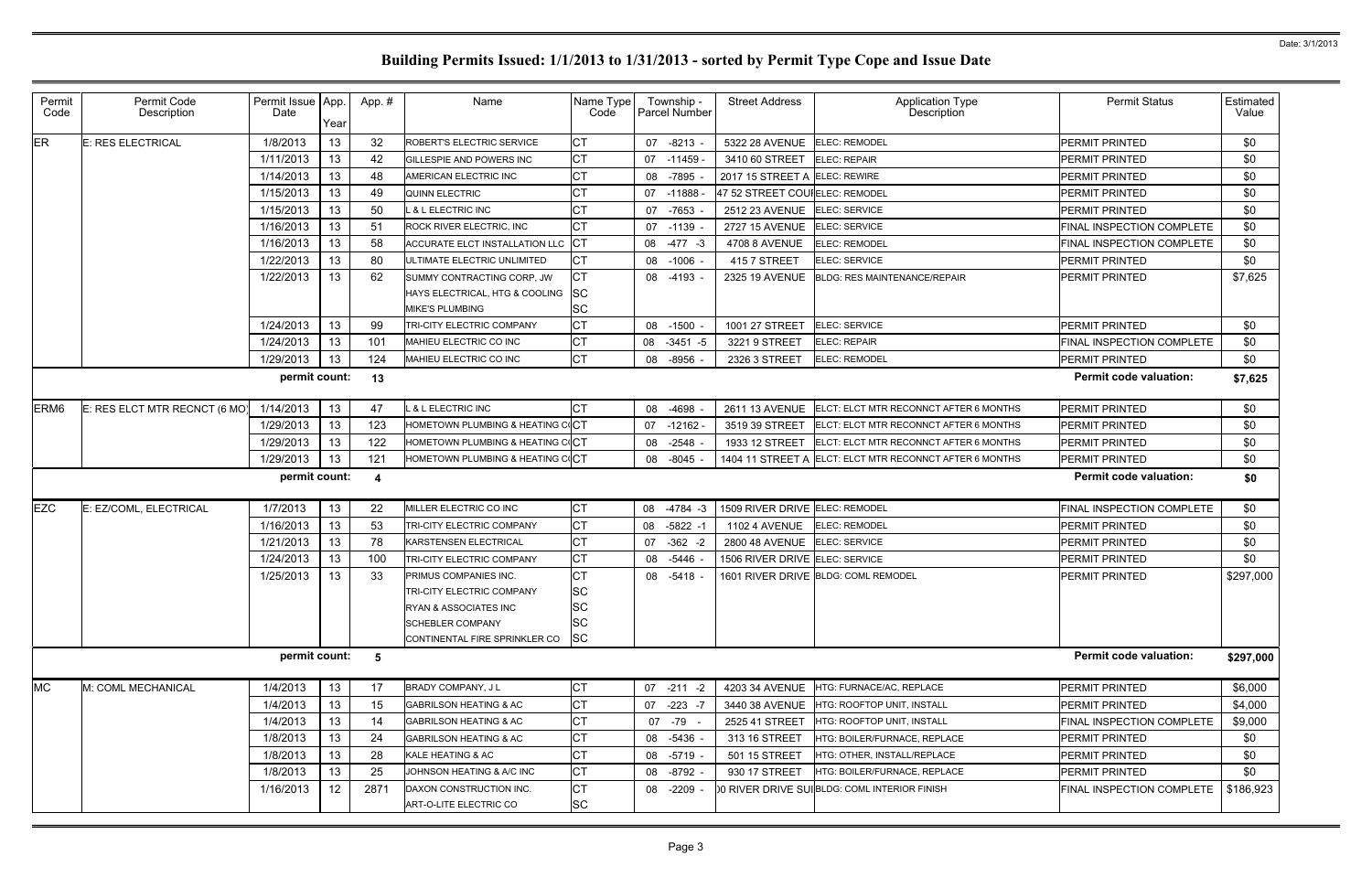| Permit<br>Code | Permit Code<br>Description | Permit Issue   App.<br>Date | Year            | App.#                   | Name                                                                                                                                                                                                                                                                                                                                                                                                                                                                                             | Name Type<br>Code                                                                                                 |    | Township -<br>Parcel Number | <b>Street Address</b> | Application Type<br>Description                          | <b>Permit Status</b>          | Estimated<br>Value |
|----------------|----------------------------|-----------------------------|-----------------|-------------------------|--------------------------------------------------------------------------------------------------------------------------------------------------------------------------------------------------------------------------------------------------------------------------------------------------------------------------------------------------------------------------------------------------------------------------------------------------------------------------------------------------|-------------------------------------------------------------------------------------------------------------------|----|-----------------------------|-----------------------|----------------------------------------------------------|-------------------------------|--------------------|
| <b>MC</b>      | M: COML MECHANICAL         | 1/16/2013                   | 12              | 2871                    | <b>BAGBY PLUMBING SERVICE</b><br><b>BRADY COMPANY, JL</b>                                                                                                                                                                                                                                                                                                                                                                                                                                        | SC<br><b>SC</b>                                                                                                   |    | 08 -2209                    |                       | 00 RIVER DRIVE SUIBLDG: COML INTERIOR FINISH             | FINAL INSPECTION COMPLETE     | \$186,923          |
|                |                            | 1/17/2013                   | 13              | 65                      | <b>IDEAL MECHANICAL HTG &amp; AC</b>                                                                                                                                                                                                                                                                                                                                                                                                                                                             | Iст                                                                                                               |    | 07 -12879 -10               |                       | 4300 44 AVENUE HTG: ROOFTOP UNIT, REPLACE                | PERMIT PRINTED                | \$0                |
|                |                            | 1/17/2013                   | 13              | 61                      | <b>IDEAL MECHANICAL HTG &amp; AC</b>                                                                                                                                                                                                                                                                                                                                                                                                                                                             | <b>CT</b>                                                                                                         |    | 08 -4381                    | 506 16 STREET         | HTG: BOILER/FURNACE, REPLACE                             | <b>PERMIT PRINTED</b>         | \$0                |
|                |                            | 1/18/2013                   | 13              | 71                      | JOHNSON CONTRACTING CO INC                                                                                                                                                                                                                                                                                                                                                                                                                                                                       | Iст                                                                                                               |    | 07 -13429                   | 2121 47 STREET        | HTG: ROOFTOP UNIT, INSTALL                               | PERMIT PRINTED                | \$0                |
|                |                            | 1/23/2013                   | 13              | 92                      | <b>GABRILSON HEATING &amp; AC</b>                                                                                                                                                                                                                                                                                                                                                                                                                                                                | <b>CT</b>                                                                                                         |    | 07 -13188                   | 3100 48 AVENUE        | HTG: BOILER/FURNACE, INSTALL                             | PERMIT PRINTED                | \$0                |
|                |                            | 1/23/2013                   | 12              | 2806                    | CONSTRUCTION RESTORATION SRVSCT<br><b>IDEAL MECHANICAL HTG &amp; AC</b>                                                                                                                                                                                                                                                                                                                                                                                                                          | <b>SC</b>                                                                                                         |    | $07 - 13431$                |                       | 5304 23 AVENUE  BLDG: COML REMODEL                       | PERMIT PRINTED                | \$68,000           |
|                |                            | 1/23/2013                   | 13              | 90                      | <b>FAMILY HEATING &amp; COOLING</b>                                                                                                                                                                                                                                                                                                                                                                                                                                                              | <b>CT</b>                                                                                                         |    | 08 -2749 -                  | 4909 5 AVENUE         | HTG: BOILER/FURNACE, REPLACE                             | PERMIT PRINTED                | \$0                |
|                |                            | 1/30/2013                   | 12 <sup>2</sup> | 2228                    | <b>OCEANS 3 REMODELING</b><br>GEORGE'S CONSTRUCTION AND ELECSC<br><b>OCEANS 3 REMODELING</b><br>ACKERLAND CONSTRUCTION, JOSHU.SC<br>RUDOLPH'S PLBG & HTG                                                                                                                                                                                                                                                                                                                                         | <b>ICT</b><br>SC<br><b>SC</b>                                                                                     |    | 07 -14620                   |                       | JOHN DEERE PARK BLDG: COMLINEW, CHURCHES/OTHER RELIGIOUS | <b>PERMIT PRINTED</b>         | \$418,960          |
|                |                            | permit count:               |                 | 14                      |                                                                                                                                                                                                                                                                                                                                                                                                                                                                                                  |                                                                                                                   |    |                             |                       |                                                          | <b>Permit code valuation:</b> | \$692,883          |
| <b>MEZC</b>    | M: EZ/COML, MECHANICAL     | 1/4/2013                    | 12              | 2881                    | <b>PROPERTY OWNER</b><br><b>IDEAL MECHANICAL HTG &amp; AC</b>                                                                                                                                                                                                                                                                                                                                                                                                                                    | <b>CT</b><br><b>SC</b>                                                                                            |    | 08 -1143 -                  | <b>1518 5 AVENUE</b>  | <b>BLDG: COML REMODEL</b>                                | PERMIT PRINTED                | \$57,000           |
|                |                            | 1/18/2013                   | 12              | 2792                    | RYAN COMPANIES US INC<br>TRI-CITY ELECTRIC COMPANY<br>NORTHWEST MECHANICAL INC<br><b>CRAWFORD HEATING &amp; COOLING</b>                                                                                                                                                                                                                                                                                                                                                                          | <b>CT</b><br><b>SC</b><br><b>SC</b><br><b>SC</b>                                                                  | 08 | -9465                       | 181 17 STREET         | BLDG:COML/NEW, RESTAURANT                                | FINAL INSPECTION COMPLETE     | \$197,000          |
|                |                            | 1/18/2013                   | 12 <sup>°</sup> | 2794                    | <b>RYAN COMPANIES US INC</b><br>TRI-CITY ELECTRIC COMPANY<br>NORTHWEST MECHANICAL INC<br>CRAWFORD HEATING & COOLING                                                                                                                                                                                                                                                                                                                                                                              | <b>CT</b><br><b>SC</b><br><b>SC</b><br><b>SC</b>                                                                  |    | 08 -9465                    | <b>171 17 STREET</b>  | BLDG:COML/NEW, STORES/CUSTOMER SERVICE                   | FINAL INSPECTION COMPLETE     | \$197,000          |
|                |                            | 1/21/2013                   | 12 <sup>°</sup> | 1994                    | PEARSON ENTPRISES OF THE QC<br><b>ELITE ELECTRIC</b><br><b>CRAWFORD HEATING &amp; COOLING</b><br>PETERSEN PLUMBING & HEATING CO SC<br>JOHNSON HEATING & A/C INC DBA<br>PETERSEN PLUMBING & HEATING CO SC<br><b>GETZ FIRE EQUIPMENT COMPANY</b><br>PEARSON ENTPRISES OF THE QC<br><b>ELITE ELECTRIC</b><br><b>CRAWFORD HEATING &amp; COOLING</b><br>PETERSEN PLUMBING & HEATING CO SC<br>JOHNSON HEATING & A/C INC DBA<br>PETERSEN PLUMBING & HEATING CO SC<br><b>GETZ FIRE EQUIPMENT COMPANY</b> | СT<br><b>SC</b><br><b>SC</b><br><b>SC</b><br><b>SC</b><br>IСТ<br><b>SC</b><br><b>SC</b><br><b>SC</b><br><b>SC</b> |    | 08 -5548                    | <b>1321 5 AVENUE</b>  | <b>BLDG: COML INTERIOR FINISH</b>                        | <b>PERMIT PRINTED</b>         | \$193,000          |
|                |                            | permit count:               |                 | $\overline{\mathbf{4}}$ |                                                                                                                                                                                                                                                                                                                                                                                                                                                                                                  |                                                                                                                   |    |                             |                       |                                                          | <b>Permit code valuation:</b> | \$644,000          |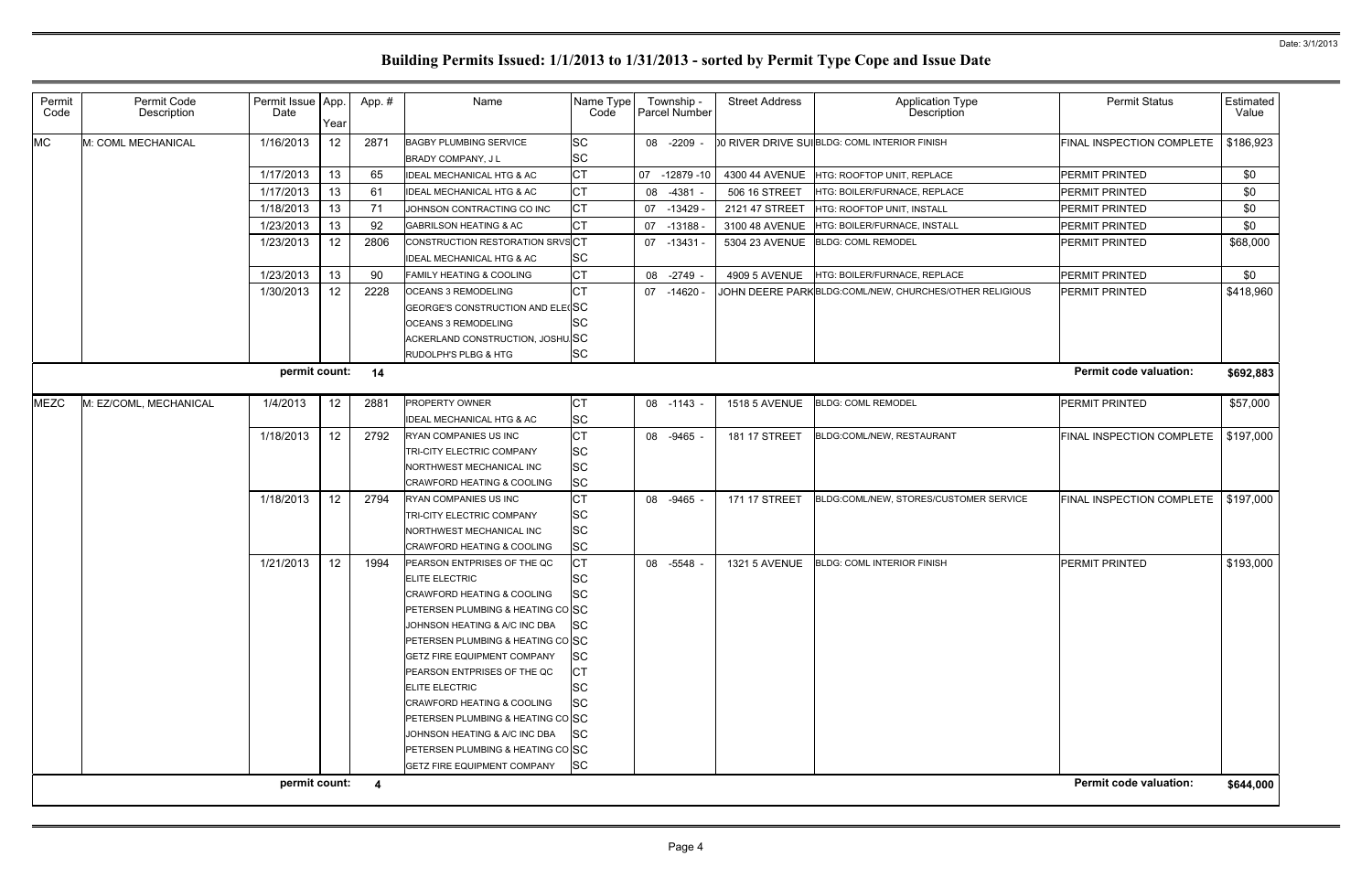| Permit<br>Code   | Permit Code<br>Description   | Permit Issue   App.<br>Date | Year            | App.# | Name                                  | Name Type<br>Code | Township -<br><b>Parcel Number</b> | <b>Street Address</b> | <b>Application Type</b><br>Description          | <b>Permit Status</b>             | Estimated<br>Value |
|------------------|------------------------------|-----------------------------|-----------------|-------|---------------------------------------|-------------------|------------------------------------|-----------------------|-------------------------------------------------|----------------------------------|--------------------|
| <b>MR</b>        | M: RES MECHANICAL            | 1/2/2013                    | 13              |       | JOHNSON HEATING & A/C INC             | СT                | 07 -10648                          |                       | 11 50 STREET COUIHTG: BOILER/FURNACE, REPLACE   | PERMIT PRINTED                   | \$0                |
|                  |                              | 1/2/2013                    | 13              | 6     | JOHNSON HEATING & A/C INC             | <b>CT</b>         | -13994<br>07                       | 3626 72 STREET        | <b>HTG: AIR CONDITIONING. REPLACE</b>           | <b>PERMIT PRINTED</b>            | \$8,800            |
|                  |                              | 1/2/2013                    | 13              | -5    | PRECISION AIR HTG & AC INC            | <b>CT</b>         | -4698<br>08                        | 2611 13 AVENUE        | HTG: OTHER, INSTALL/REPLACE                     | <b>PERMIT PRINTED</b>            | \$200              |
|                  |                              | 1/2/2013                    | 13              | 8     | <b>PROPERTY OWNER</b>                 | <b>CT</b>         | $-6378$<br>08                      | 721 25 STREET         | HTG: FURNACE/AC, NEW                            | <b>PERMIT PRINTED</b>            | \$4,000            |
|                  |                              | 1/4/2013                    | 13              | 13    | <b>TOTAL MAINTENANCE INC</b>          | СT                | -6332<br>07                        |                       | 80 31 STREET COUIHTG: FURNACE/AC, REPLACE       | PERMIT PRINTED                   | \$0                |
|                  |                              | 1/8/2013                    | 13              | 26    | KALE HEATING & AC                     | <b>CT</b>         | $-13748$<br>07                     | 3743 53 STREET        | HTG: BOILER/FURNACE. REPLACE                    | PERMIT PRINTED                   | \$0                |
|                  |                              | 1/8/2013                    | 13              | 34    | PRECISION AIR HTG & AC INC            | <b>CT</b>         | $-1342 -$<br>08                    | 920 22 STREET         | HTG: BOILER/FURNACE, REPLACE                    | PERMIT PRINTED                   | \$0                |
|                  |                              | 1/8/2013                    | 13              | 29    | KALE HEATING & AC                     | <b>CT</b>         | 08 -6461 -19                       |                       | 3308 15 STREET A HTG: FURNACE/AC, REPLACE       | <b>PERMIT PRINTED</b>            | \$0                |
|                  |                              | 1/10/2013                   | 13              | 39    | <b>FAMILY HEATING &amp; COOLING</b>   | СT                | 07 -186 -2                         |                       | !9 AVENUE COURT IHTG: FURNACE/AC, REPLACE       | PERMIT PRINTED                   | \$2,570            |
|                  |                              | 1/14/2013                   | 13              | 44    | TOTAL MAINTENANCE INC                 | <b>CT</b>         | 08 -1739                           | 1109 26 STREET        | HTG: BOILER/FURNACE, REPLACE                    | PERMIT PRINTED                   | \$0                |
|                  |                              | 1/14/2013                   | 13              | 45    | TOTAL MAINTENANCE INC                 | <b>CT</b>         | 08<br>-4109                        | 909 16 STREET         | HTG: BOILER/FURNACE, REPLACE                    | PERMIT PRINTED                   | \$0                |
|                  |                              | 1/16/2013                   | 13              | 57    | <b>BRADY COMPANY, JL</b>              | <b>CT</b>         | $-3975$<br>08                      | 2711 15 STREET        | HTG: FURNACE/AC, REPLACE                        | PERMIT PRINTED                   | \$0                |
|                  |                              | 1/18/2013                   | 13              | 76    | <b>CRAWFORD HEATING &amp; COOLING</b> | СT                | $-3872$<br>08                      | <b>1622 14 AVENUE</b> | HTG: FURNACE/AC, REPLACE                        | PERMIT PRINTED                   | \$0                |
|                  |                              | 1/21/2013                   | 13              | 79    | ALLISON PLBG, HTG & AIR               | <b>CT</b>         | $-3391$<br>08                      | 1611 27 STREET        | HTG: BOILER/FURNACE, REPLACE                    | PERMIT PRINTED                   | \$0                |
|                  |                              | 1/23/2013                   | 13              | 96    | <b>BRADY COMPANY, JL</b>              | <b>CT</b>         | 07 -11734                          |                       |                                                 | PERMIT PRINTED                   | \$0                |
|                  |                              | 1/23/2013                   | 13              | 93    | <b>GABRILSON HEATING &amp; AC</b>     | <b>CT</b>         | $-11860$<br>07                     | 3008 36 STREET        | HTG: FURNACE/AC, REPLACE                        | <b>PERMIT PRINTED</b>            | \$0                |
|                  |                              | 1/23/2013                   | 13              | 97    | FREED HEATING & AC                    | <b>CT</b>         | $07 - 12418 - 1$                   | 3904 25 STREET        | HTG: BOILER/FURNACE, REPLACE                    | PERMIT PRINTED                   | \$0                |
|                  |                              | 1/23/2013                   | 13              | 87    | KALE HEATING & AC                     | <b>CT</b>         | 07<br>-13158                       | 4115 17 AVENUE        | HTG: BOILER/FURNACE, REPLACE                    | <b>PERMIT PRINTED</b>            | \$0                |
|                  |                              | 1/23/2013                   | 13              | 88    | <b>KALE HEATING &amp; AC</b>          | СT                | 07 -13496                          | 4248 22 AVENUE        | <b>HTG: BOILER/FURNACE, REPLACE</b>             | PERMIT PRINTED                   | \$0                |
|                  |                              | 1/23/2013                   | 13              | 94    | PRECISION AIR HTG & AC INC            | <b>CT</b>         | $-2324$<br>08                      | 502 15 AVENUE         | HTG: BOILER/FURNACE, REPLACE                    | PERMIT PRINTED                   | \$0                |
|                  |                              | 1/23/2013                   | 13              | 89    | MORRIS IMPROVEMENT COMPANY            | СT                | 08<br>-4193                        | 2325 19 AVENUE        | HTG: FURNACE/AC, REPLACE                        | PERMIT PRINTED                   | \$0                |
|                  |                              | 1/28/2013                   | 13              | 112   | <b>SCHEBLER COMPANY</b>               | <b>CT</b>         | $-13340$ $-$<br>07                 |                       | WILDERNESS COUF HTG: BOILER/FURNACE, REPLACE    | PERMIT PRINTED                   | \$0                |
|                  |                              | 1/28/2013                   | 13              | 110   | <b>FREED HEATING &amp; AC</b>         | <b>CT</b>         | $-5278$<br>08                      | 1112 3 STREET         | HTG: BOILER/FURNACE, REPLACE                    | PERMIT PRINTED                   | \$0                |
|                  |                              | 1/28/2013                   | 13              | 111   | <b>BRADY COMPANY, JL</b>              | <b>CT</b>         | -8493<br>08                        |                       | 55 40 STREET COUF HTG: BOILER/FURNACE, REPLACE  | PERMIT PRINTED                   | \$0                |
|                  |                              | permit count:               |                 | 24    |                                       |                   |                                    |                       |                                                 | <b>Permit code valuation:</b>    | \$15,570           |
| PC               | P: COML PLUMBING             | 1/4/2013                    | 13              | 16    | HOMETOWN PLUMBING & HEATING COCT      |                   | 08 -4784 -3                        |                       | 1509 RIVER DRIVE PLBG: INSTALLATION, COMMERCIAL | <b>FINAL INSPECTION COMPLETE</b> | \$982              |
|                  |                              | 1/7/2013                    | 12 <sub>2</sub> | 1663  | CRAWFORD HEATING & COOLING            | IСT               | 07 -12879 -1                       |                       | 4101 44 AVENUE   PLBG: WATER SERVICE REPAIR     | <b>PERMIT PRINTED</b>            | \$0                |
|                  |                              | 1/17/2013                   | 13              | 60    | <b>NEELS PLUMBING</b>                 | СT                | 07 -6259                           | 4720 23 AVENUE        | PLBG: INSTALLATION, COMMERCIAL                  | FINAL INSPECTION COMPLETE        | \$0                |
|                  |                              | 1/23/2013                   | 13              | 85    | ERICKSON PLUMBING & HTG INC           | <b>CT</b>         | $-420$<br>08                       | 2334 4 AVENUE         | PLBG: SEWER REPAIR                              | FINAL INSPECTION COMPLETE        | \$0                |
|                  |                              | permit count:               |                 | -4    |                                       |                   |                                    |                       |                                                 | <b>Permit code valuation:</b>    | \$982              |
| PCR <sub>6</sub> | P: RES GAS MTR RECONCT (6 MO | 1/2/2013                    | 12              | 2984  | A+ PLUMBING                           | СT                | 08 -7125 -                         | 842 16 AVENUE         | PLBG: GAS MTR RECONNECT AFTER 6 MONTHS          | FINAL INSPECTION COMPLETE        | \$0                |
|                  |                              | 1/16/2013                   | 13              | 55    | TRITON PLUMBING HEATING & A/C         | СT                | 08 -6921                           | 1813 23 AVENUE        | PLBG: GAS MTR RECONNECT AFTER 6 MONTHS          | FINAL INSPECTION COMPLETE        | \$0                |
|                  |                              | 1/17/2013                   | 13              | 69    | EWERT PLBG & HTG CO INC               | СT                | 08 -2338 -                         | <b>402 15 AVENUE</b>  | PLBG: GAS MTR RECONNECT AFTER 6 MONTHS          | FINAL INSPECTION COMPLETE        | \$0                |
|                  |                              | 1/17/2013                   | 13              | 54    | <b>NEELS PLUMBING</b>                 | <b>CT</b>         | 08 -5950 -                         | 822 5 AVENUE          | PLBG: GAS MTR RECONNECT AFTER 6 MONTHS          | FINAL INSPECTION COMPLETE        | \$0                |
|                  |                              | 1/18/2013                   | 13              | 73    | HEATCO SERVICE COMPANY                | <b>CT</b>         | 08 -3213 -                         | <b>208 17 AVENUE</b>  | HTG: GAS MTR RECONNECT AFTER 6 MONTHS           | <b>PERMIT PRINTED</b>            | \$0                |
|                  |                              | 1/25/2013                   | 13              | 104   | PETERSEN PLUMBING & HEATING COCT      |                   | 08 -2923                           | 2406 6 AVENUE         | PLBG: GAS MTR RECONNECT AFTER 6 MONTHS          | FINAL INSPECTION COMPLETE        | \$0                |
|                  |                              | 1/25/2013                   | 13              | 106   | DOUG'S HEATING & AIR COND             | СT                | $-5853 -$<br>08                    | 915 4 AVENUE          | HTG: GAS MTR RECONNECT AFTER 6 MONTHS           | FINAL INSPECTION COMPLETE        | \$0                |
|                  |                              | 1/28/2013                   | 13              | 109   | A+ PLUMBING                           | IСТ               | -3231<br>08                        | 306 16 AVENUE         | PLBG: GAS MTR RECONNECT AFTER 6 MONTHS          | FINAL INSPECTION COMPLETE        | \$0                |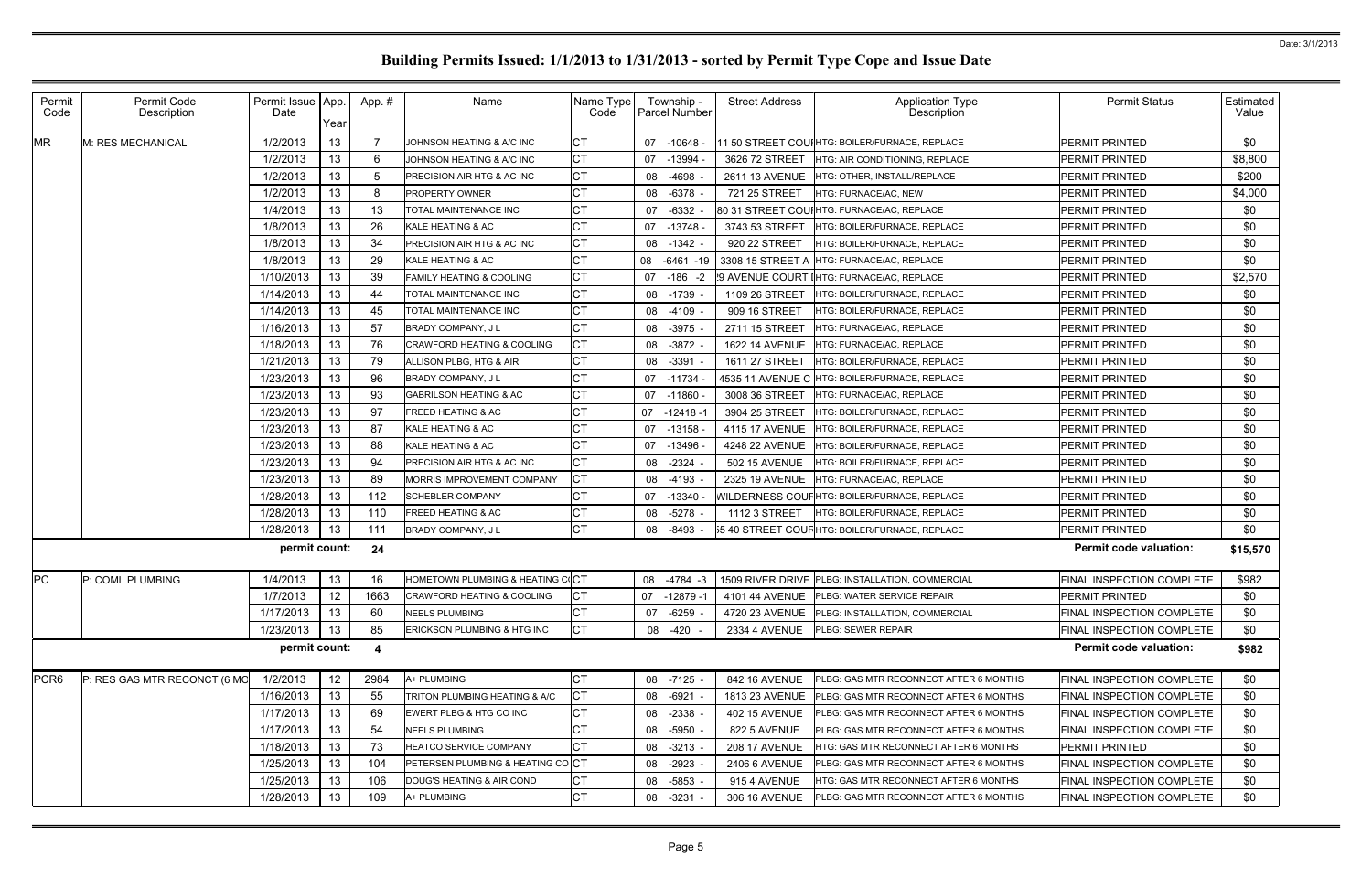| Permit<br>Code   | Permit Code<br>Description   | Permit Issue   App.<br>Date | Year            | App.#        | Name                                   | Name Type<br>Code |    | Township -<br>Parcel Number | <b>Street Address</b>             | <b>Application Type</b><br>Description                  | <b>Permit Status</b>          | Estimated<br>Value |
|------------------|------------------------------|-----------------------------|-----------------|--------------|----------------------------------------|-------------------|----|-----------------------------|-----------------------------------|---------------------------------------------------------|-------------------------------|--------------------|
| PCR <sub>6</sub> | P: RES GAS MTR RECONCT (6 MO | 1/30/2013                   | 13              | 132          | HOMETOWN PLUMBING & HEATING COCT       |                   |    | 07 -12162                   | 3519 39 STREET                    | <b>PLBG: GAS MTR RECONNECT AFTER 6 MONTHS</b>           | FINAL INSPECTION COMPLETE     | \$0                |
|                  |                              | 1/30/2013                   | 13              | 129          | HOMETOWN PLUMBING & HEATING COCT       |                   | 08 | $-2548$                     | 1933 12 STREET                    | <b>PLBG: GAS MTR RECONNECT AFTER 6 MONTHS</b>           | <b>PERMIT PRINTED</b>         | \$0                |
|                  |                              | 1/30/2013                   | 13              | 131          | HOMETOWN PLUMBING & HEATING COCT       |                   |    | 08 -8045                    |                                   | 1404 11 STREET A PLBG: GAS MTR RECONNECT AFTER 6 MONTHS | <b>PERMIT PRINTED</b>         | \$0                |
|                  |                              | permit count:               |                 | $-11$        |                                        |                   |    |                             |                                   |                                                         | <b>Permit code valuation:</b> | \$0                |
| PEZC             | P: EZ/COML, PLUMBING         | 1/2/2013                    | 13              |              | HOMETOWN PLUMBING & HEATING COCT       |                   |    | 08 -1143 -                  | <b>1518 5 AVENUE</b>              | <b>PLBG: GAS PIPING</b>                                 | <b>PERMIT PRINTED</b>         | \$0                |
|                  |                              | 1/8/2013                    | 12 <sub>2</sub> | 2871         | DAXON CONSTRUCTION INC.                | <b>CT</b>         |    | 08 -2209                    |                                   | 00 RIVER DRIVE SUIBLDG: COML INTERIOR FINISH            | FINAL INSPECTION COMPLETE     | \$186,923          |
|                  |                              |                             |                 |              | ART-O-LITE ELECTRIC CO                 | <b>SC</b>         |    |                             |                                   |                                                         |                               |                    |
|                  |                              |                             |                 |              | <b>BAGBY PLUMBING SERVICE</b>          | <b>SC</b>         |    |                             |                                   |                                                         |                               |                    |
|                  |                              |                             |                 |              | <b>BRADY COMPANY, JL</b>               | <b>SC</b>         |    |                             |                                   |                                                         |                               |                    |
|                  |                              | 1/11/2013                   | 12 <sub>2</sub> | 2893         | <b>NICAM CONSTRUCTION</b>              | <b>CT</b>         |    | 08 -7729                    | <b>2601 5 AVENUE</b>              | <b>BLDG: COML REMODEL</b>                               | <b>PERMIT PRINTED</b>         | \$98,000           |
|                  |                              |                             |                 |              | <b>ERICKSON PLUMBING &amp; HTG INC</b> | <b>SC</b>         |    |                             |                                   |                                                         |                               |                    |
|                  |                              | 1/21/2013                   | 12 <sup>2</sup> | 1994         | PEARSON ENTPRISES OF THE QC            | СT                |    | 08 -5548                    | 1321 5 AVENUE                     | <b>BLDG: COML INTERIOR FINISH</b>                       | <b>PERMIT PRINTED</b>         | \$193,000          |
|                  |                              |                             |                 |              | <b>ELITE ELECTRIC</b>                  | SС                |    |                             |                                   |                                                         |                               |                    |
|                  |                              |                             |                 |              | <b>CRAWFORD HEATING &amp; COOLING</b>  | <b>SC</b>         |    |                             |                                   |                                                         |                               |                    |
|                  |                              |                             |                 |              | PETERSEN PLUMBING & HEATING COSC       |                   |    |                             |                                   |                                                         |                               |                    |
|                  |                              |                             |                 |              | JOHNSON HEATING & A/C INC DBA          | <b>SC</b>         |    |                             |                                   |                                                         |                               |                    |
|                  |                              |                             |                 |              | PETERSEN PLUMBING & HEATING CO SC      |                   |    |                             |                                   |                                                         |                               |                    |
|                  |                              |                             |                 |              | <b>GETZ FIRE EQUIPMENT COMPANY</b>     | <b>SC</b>         |    |                             |                                   |                                                         |                               |                    |
|                  |                              |                             |                 |              | PEARSON ENTPRISES OF THE QC            | СT                |    |                             |                                   |                                                         |                               |                    |
|                  |                              |                             |                 |              | <b>ELITE ELECTRIC</b>                  | SC                |    |                             |                                   |                                                         |                               |                    |
|                  |                              |                             |                 |              | CRAWFORD HEATING & COOLING             | SC                |    |                             |                                   |                                                         |                               |                    |
|                  |                              |                             |                 |              | PETERSEN PLUMBING & HEATING CO SC      |                   |    |                             |                                   |                                                         |                               |                    |
|                  |                              |                             |                 |              | JOHNSON HEATING & A/C INC DBA          | <b>SC</b>         |    |                             |                                   |                                                         |                               |                    |
|                  |                              |                             |                 |              | PETERSEN PLUMBING & HEATING CO SC      |                   |    |                             |                                   |                                                         |                               |                    |
|                  |                              |                             |                 |              | <b>GETZ FIRE EQUIPMENT COMPANY</b>     | <b>SC</b>         |    |                             |                                   |                                                         |                               |                    |
|                  |                              | permit count:               |                 | -4           |                                        |                   |    |                             |                                   |                                                         | <b>Permit code valuation:</b> | \$477,923          |
| PGR              | P: RES GAS PIPING            | 1/2/2013                    | 13              | $\mathbf{3}$ | TRITON PLUMBING HEATING & A/C          | CT                |    | 07 -6295                    | 2347 48 STREET PLBG: GAS PIPING   |                                                         | FINAL INSPECTION COMPLETE     | \$0                |
|                  |                              | 1/16/2013                   | 13              | 56           | BRADY COMPANY, J L                     | Iст               |    | 08 -7895                    | 2017 15 STREET A PLBG: GAS PIPING |                                                         | <b>PERMIT PRINTED</b>         | \$0                |
|                  |                              | 1/25/2013                   | 13              | 103          | PETERSEN PLUMBING & HEATING COCT       |                   |    | 08 -2923                    | 2406 6 AVENUE                     | <b>PLBG: GAS PIPING</b>                                 | FINAL INSPECTION COMPLETE     | \$0                |
|                  |                              | permit count:               |                 | - 3          |                                        |                   |    |                             |                                   |                                                         | <b>Permit code valuation:</b> | \$0                |
| <b>PPSC</b>      | P: SEWER CLEANING            | 1/8/2013                    | 13              | 31           | ROTO-ROOTER SEWER CLEANING             | <b>CT</b>         |    | 08 -999999-                 |                                   | 1 SEWER STREET PLBG: SEWER CLEANING                     | <b>PERMIT PRINTED</b>         | \$0                |
|                  |                              | permit count:               |                 | - 1          |                                        |                   |    |                             |                                   |                                                         | <b>Permit code valuation:</b> | \$0                |
| <b>PR</b>        | P: RES PLUMBING              | 1/2/2013                    | 13              | -2           | M L JACKSON QUALITY PLUMBING I         | <b>CT</b>         |    | 08 -3319                    |                                   | 1911 23 STREET A PLBG: INSTALLATION, RESIDENTIAL        | PERMIT PRINTED                | \$0                |
|                  |                              | 1/2/2013                    | 13              | -9           | <b>PROPERTY OWNER</b>                  | <b>CT</b>         |    | 08 -6378                    | 721 25 STREET                     | <b>PLBG: INSTALLATION, RESIDENTIAL</b>                  | <b>PERMIT PRINTED</b>         | \$0                |
|                  |                              | 1/4/2013                    | 13              | 12           | <b>CJ NOW PLUMBING</b>                 | <b>CT</b>         |    | 07 -7320                    |                                   | 4521 11 AVENUE B PLBG: WATER SERVICE REPAIR             | <b>PERMIT PRINTED</b>         | \$0                |
|                  |                              | 1/8/2013                    | 12 <sup>°</sup> | 2946         | <b>BLAZE RESTORATION INC</b>           | <b>CT</b>         |    | 07 -11305 -                 |                                   | 4325 26 AVENUE   BLDG: COML MAINTENANCE/REPAIR          | <b>PERMIT PRINTED</b>         | \$159,300          |
|                  |                              |                             |                 |              | BRADY COMPANY, J L                     | <b>SC</b>         |    |                             |                                   |                                                         |                               |                    |
|                  |                              | 1/10/2013                   | 13              | 40           | BECKER & BECKER INC                    | <b>CT</b>         |    | 07 -8213                    |                                   | 5322 28 AVENUE PLBG: INSTALLATION, RESIDENTIAL          | <b>PERMIT PRINTED</b>         | \$0                |